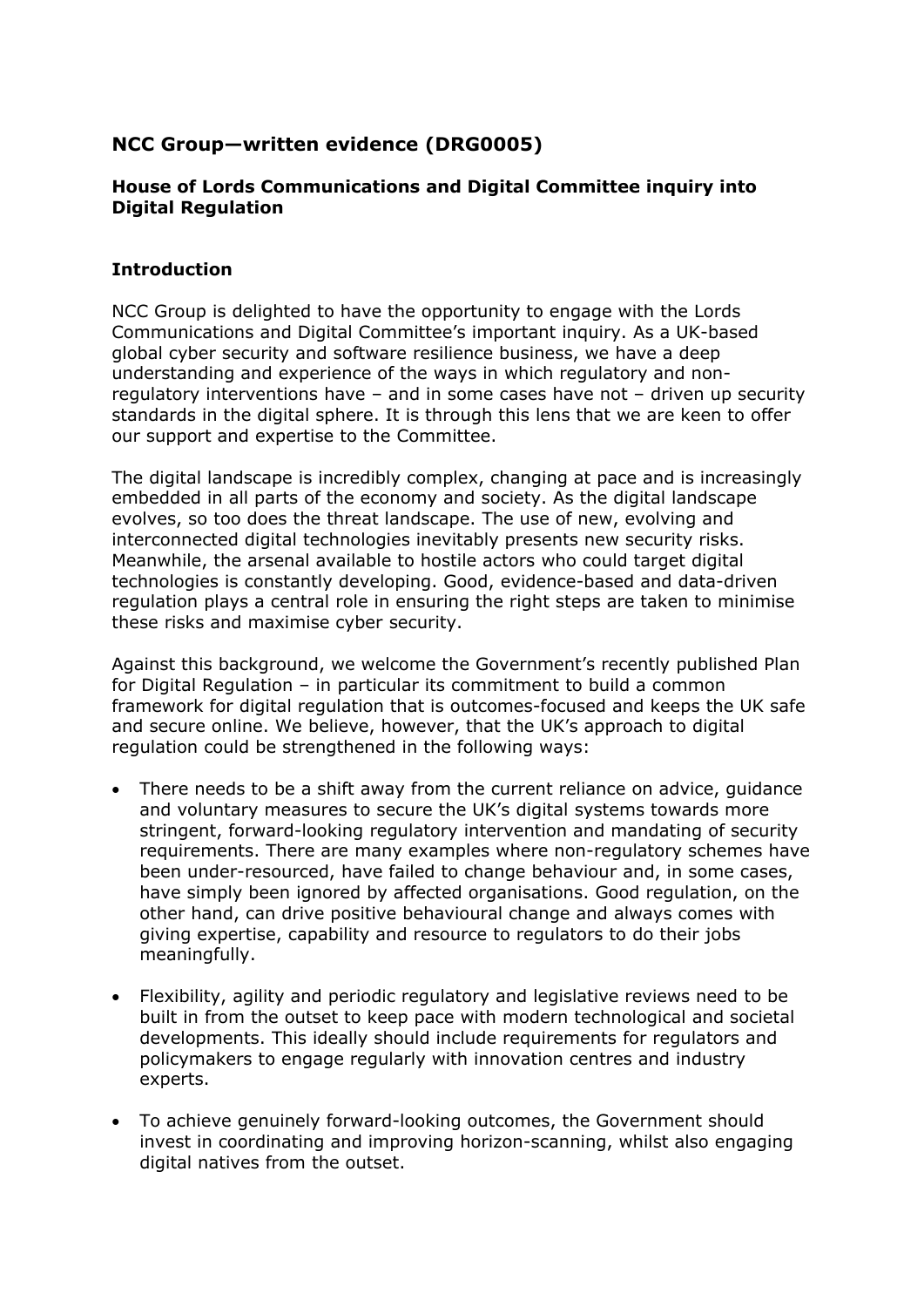- Efforts should be made to move away from a 'tick-box' compliance approach to security regulation to one where there is a true understanding of cyber threats and accountability at an organisational level. This should include regular and independent assessments of organisations' and sectors' level of real-world resilience, ability to withstand incidents, and shocks across the digital technology ecosystem.
- In assuming a greater role in offering outcomes-based frameworks, digital and sectoral regulators must be strengthened in their powers, resources and capabilities.

NCC Group is passionate about sharing our expertise and insights with policymakers and parliamentarians who are tackling crucially important questions about the evolving digital sphere. We would be delighted to give oral evidence to the Committee's inquiry to help explore the proposals we raise in our submission in more detail.

## **Questions**

#### **1. How well co-ordinated is digital regulation? How effective is the Digital Regulation Co-operation Forum?**

The Digital Regulation Co-operation Forum (DRCF) is a welcome recognition that digital regulation cannot be treated as another vertical sector, but needs to be understood as a cross-cutting horizontal that underpins the vast majority of industry sectors today. The DRCF attempts to set shared priorities and collaborate to avoid regulatory contradictions and conflicts are welcome. However, it is, as yet, too early truly to judge the DRCF's effectiveness. It remains to be seen if it can establish itself as an influential forum in the regulatory landscape or will become another body in an increasingly complex landscape.

For the time being, we maintain that the UK's digital regulatory system is complex, often fragmented and sometimes contradictory in its approach. This is particular the case in cyber security. The currently fragmented and inconsistent organisational structures and regulatory environment make it very challenging for organisations effectively and efficiently to improve cyber risk management practices. We do believe that central oversight and coordination should be strengthened, not least to maintain cyber security as a political priority. To drive organisational clarity alongside a clear sense of purpose and direction, we would welcome efforts to:

- Clarify roles and responsibilities of current public sector cyber actors and agencies, including for policy development, technical authority advice (National Cyber Security Centre (NCSC)), regulation and enforcement; and,
- Coordinate and consolidate the number of cyber stakeholders in Whitehall by creating a single cross-government cyber capability.

**2. Do regulators have the powers and capabilities, including expertise, to keep pace with developments? What is the appropriate balance between giving regulators flexibility and providing clarity in legislation?**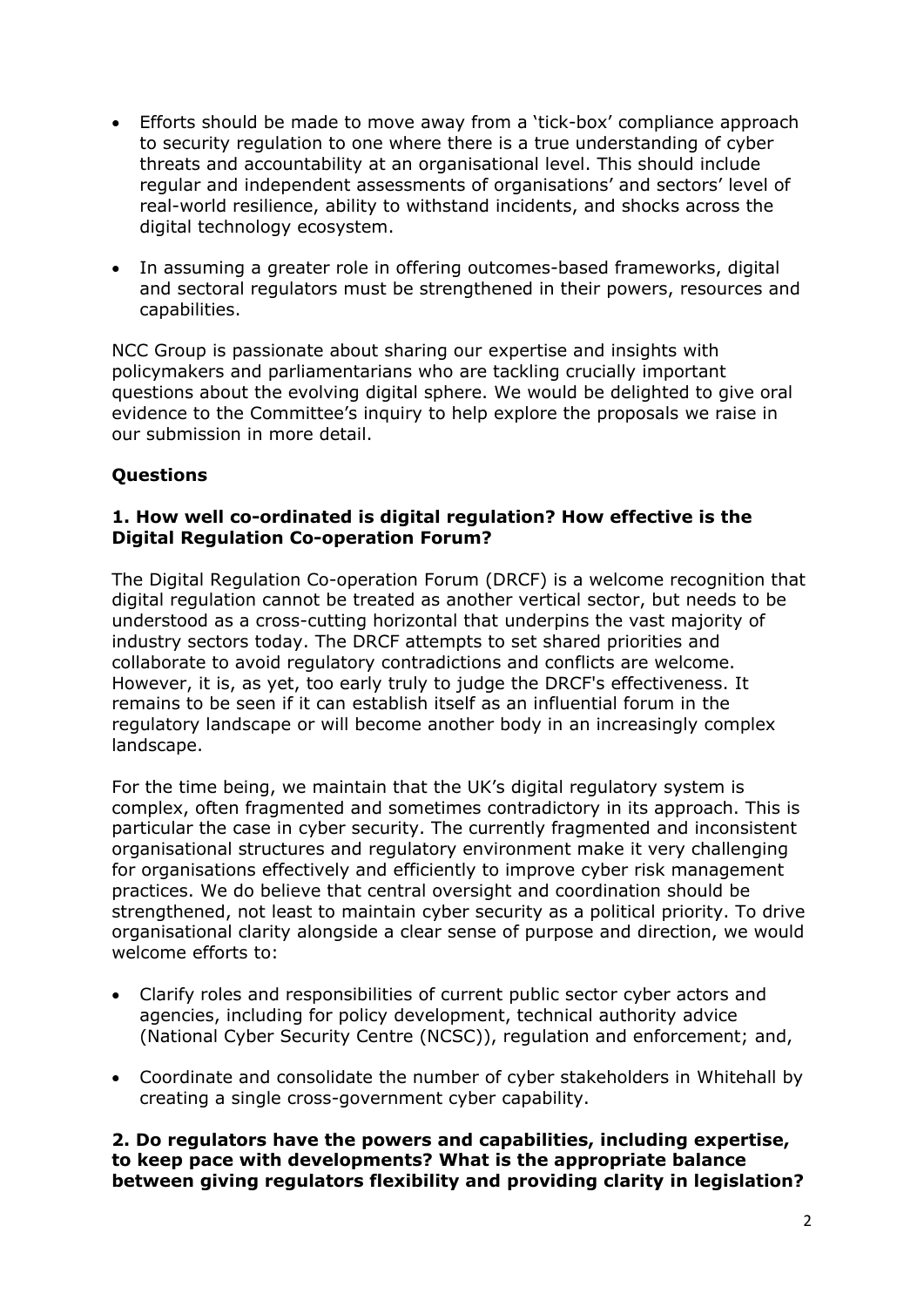Many regulators struggle to keep pace with developments in what is an extremely fast-moving environment. As a result, most regulation is developed to address a harm that has already taken place, as opposed to being genuinely forward-looking. For example, the Government's 'Secure by Design' proposals for Internet of Things devices – whilst extremely welcome and necessary – followed only after the development of IoT botnet Mirai. Whilst the proposals will stop such botnets in future, the damage has already been done.

To overcome this issue and avoid a knee-jerk approach to regulation, flexibility, foresight – informed by improved horizon scanning (see question 3) and engagement with external experts – and periodic reviews need to be built into the UK's digital regime from the outset. This ideally should include requirements for regulators and policymakers to engage regularly with innovation centres, digital natives and industry experts. UK industry has a wealth of expertise and knowledge which could be more effectively utilised to support regulatory outcomes.

More broadly, we appreciate the greater flexibility that regulation offers to adapt to changing threats and technologies – as opposed to establishing requirements in legislation that quickly become outdated and require (often in demand) parliamentary time to change. However, we believe it is right that fundamental questions of technology regulation – including those related to digital ethics – are first debated in Parliament to set the fundamental framework that guides how the UK approaches technology, digital and cyber security issues.

#### **3. How effective is digital regulators' horizon scanning? How could this be improved?**

Effective horizon-scanning and adoption of technical at-machine-speed solutions will be key to achieving a genuinely forward-looking approach to regulation.

At present, there is a myriad of horizon scanning activity and initiatives across government, the private sector and academia, as well as multiple government bodies and advisers whose remit involves considering future risks and opportunities, including the Regulatory Horizons Council, departmental Chief Scientific Advisers, Science Advisory Councils, UK Research and Investment (UKRI) etc. There is significant overlap and duplication of effort, with no central coordination and collation of data. We believe that a review should be conducted to better understand what assessments are already being undertaken across academia, the public and private sectors, and how this analysis could be better coordinated and drawn upon. In simple terms, we feel strongly that there are better mechanisms available to produce data-derived insights into future technologies and their related challenges than multiple excel spreadsheets held in different departments by different accountable owners who, often, do not share information with each other. Instead, we are aware that horizon scanning and strategic foresight is increasingly sophisticated in the UK investment sector where the volume of venture capital or private equity investment often serves as a relevant indicator to identify growth technologies and technology penetration in different markets. Policymakers should consider how they might tap into this analysis to better understand market trends and subsequently assess whether a regulatory response might be required now or in the future.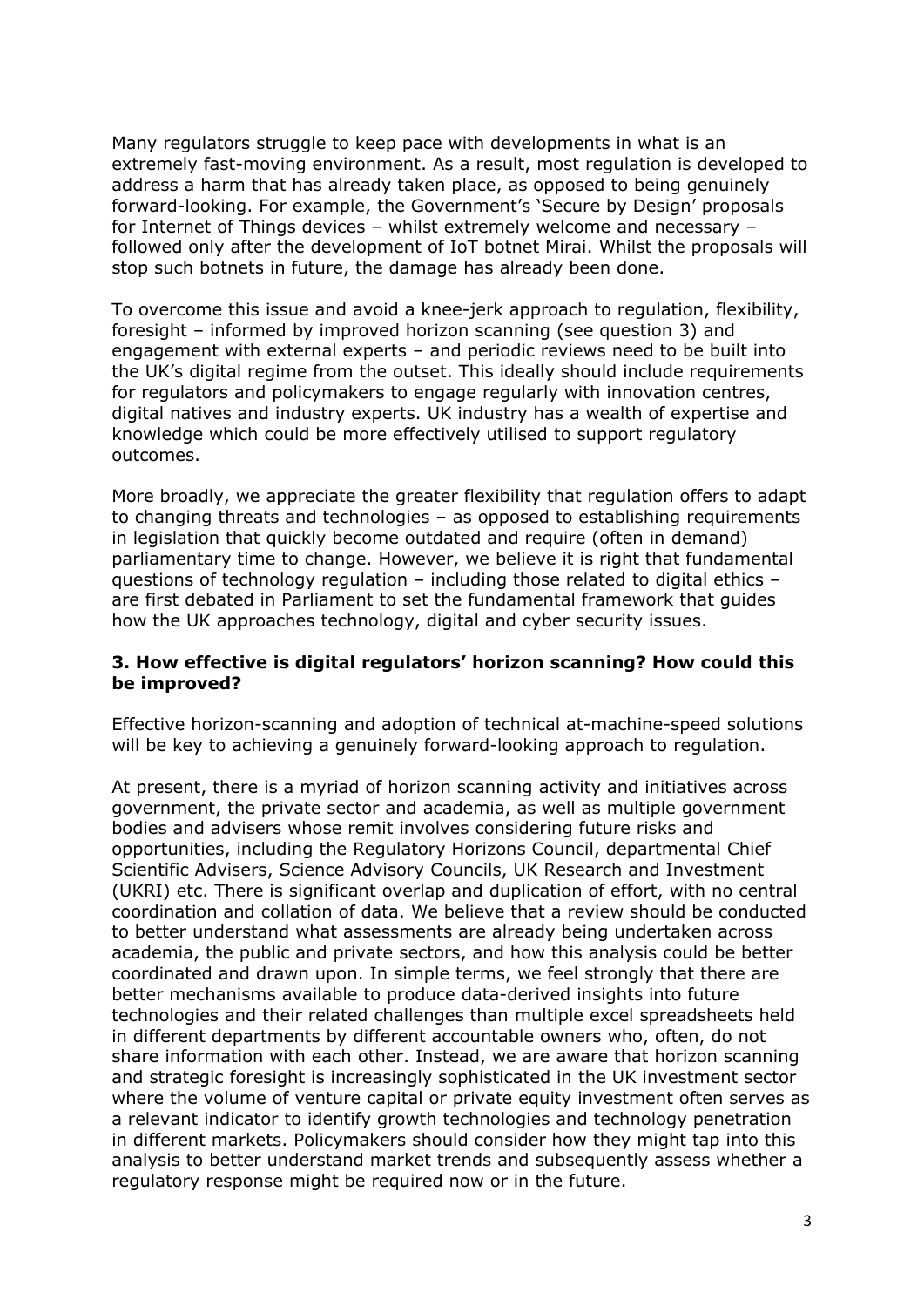Further, the Government should consider new and innovative ways of collecting and analysing data in machine readable ways in real time, learning lessons from the private sector and counterparts internationally. For example, Georgetown University's Centre for Security and Emerging Technologies (CEST) Foretell platform is enabling policy horizon scanning in the security and technology sectors on an unprecedented scale. The platform is gathering views from experts on a mass scale, continuously, which it then analyses, condenses and shares with policymakers, with a view to equipping them with the foresight needed to address the challenges and opportunities of emerging technologies. A similar platform – potentially led by the Regulatory Horizons Council – could be established in the UK.

#### **5. What is your view of the Committee's proposal in** *Regulating in a digital world* **for a 'Digital Authority', overseen by a joint committee of Parliament?**

In principle, we support efforts to address the crosscutting nature of digital issues and enable informed and timely policymaking in the fast-evolving digital sphere. We would, however, need further clarity on the remit of the Digital Authority before assessing whether we believe it would be an effective measure.

If it is to be a digital regulator of sorts, we would be concerned that digital technologies will be treated as a vertical sector – which does not reflect their true cross-sectoral nature. We believe the better alternative would be to upskill existing sector regulators with digital skills to allow them to do their jobs more effectively when regulating the way in which their sector is changing and evolving as a result of digital technologies.

A Digital Authority that acts as a central clearing house or source of expertise to collate horizon-scanning data and push this out centrally might be a more effective mechanism for helping sectoral regulators to ensure digital regulation remains up to date. However, policymakers would need to consider how it would sit alongside the existing National Technical Authority for cyber security – the NCSC – and to ensure lessons from the NCSC's experience are learned so that regulators and government departments are required to have regard to the Authority's input rather than take it or leave it as they choose.

## **6. How effectively do UK regulators co-operate with international partners? How could such co-operation be improved?**

When it comes to the digital sphere, no country is an island. We therefore welcome the Committee's question, and believe that international regulatory cooperation should be front and centre of policymakers' and regulators' minds when developing the UK's approach to digital regulation. Indeed, shaping the international order is key objective of the UK's Integrated Review of Security, Defence, Development and Foreign Policy, and has been hailed as crucial to the UK's future national security<sup>1</sup>.

<sup>1</sup> <https://www.ncsc.gov.uk/speech/lindy-cameron-first-year>